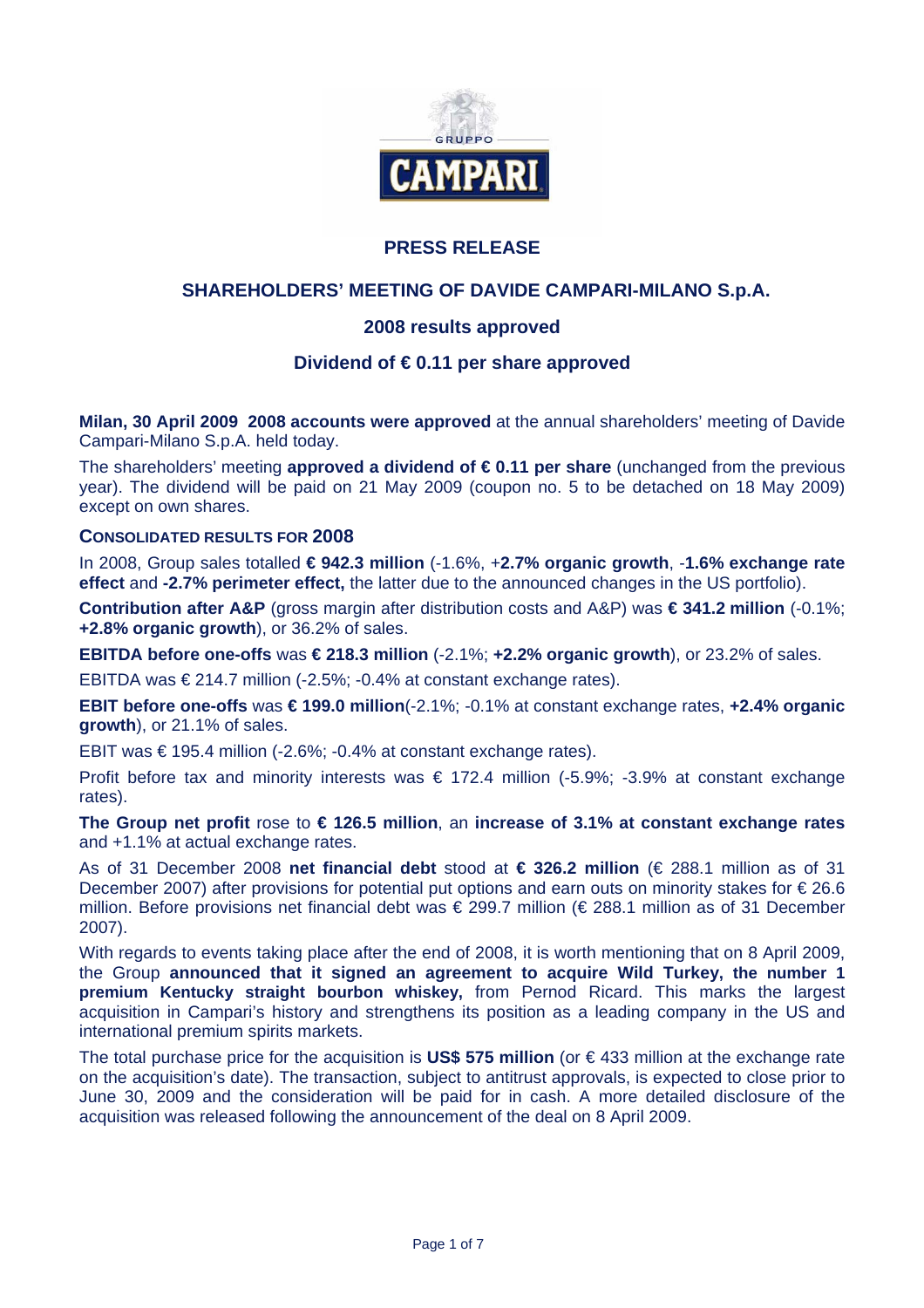#### **OTHER RESOLUTIONS**

**Own shares.** The shareholders' meeting authorised the purchase and/or sale of own shares, mainly to be used to service the stock option plans. The authorisation concerns the purchase and/or sale of own shares, mainly to be used to service the stock option plans. The authorisation concerns the purchase and/or sale of shares, which, including existing own shares, shall not exceed a maximum of 10% of the share capital. The authorisation will remain valid until 30 June 2010. The unit price for the purchase and/or sale of own shares will not differ by more than 25% (whether higher or lower) from the weighted average closing price in the three stock market trading sessions prior to each transaction.

**Stock options.** The shareholders' meeting has approved the stock option plan pursuant to Art. 114 bis of the Consolidated Law on Financial Intermediation. The plan has been prepared in accordance with the stock option master plan approved by the Board of Directors of 18 March 2009 in replacement of the previous master plan of 2 May 2001. The company will disclose an information document regarding the issuance of stock options pursuant to the applicable law (Art. 84-bis, Consob Regulation no. 11971/99).

\* \* \*

*The Manager in charge of preparing Davide Campari-Milano S.p.A.'s financial reports, Paolo Marchesini, certifies - pursuant to article 154 bis, paragraph 2 of the Consolidated Law on Financial intermediation (Legislative Decree 58/1998) - that the accounting disclosures in this statement correspond to the accounting documents, ledgers and entries.* 

\* \* \* **Gruppo Campari** is a major player in the global beverage sector, trading in over 190 nations around the world with a leading position in the Italian and Brazilian markets and a strong presence in the USA and Continental Europe. The Group has an extensive portfolio that spans three business segments: spirits, wines and soft drinks. In the spirits segment its internationally renowned brands, such as Campari and SKYY Vodka, stand out. It also has leading regional brands including Aperol, Cabo Wabo, CampariSoda, Cynar, Glen Grant, Ouzo 12, X-Rated, Zedda Piras and the local Brazilian brands Dreher, Old Eight and Drury's. Its wine segment boasts the global brand Cinzano, as well as important regional brands including Liebfraumilch, Mondoro, Odessa, Riccadonna, Sella & Mosca and Teruzzi & Puthod. The soft drinks segment comprises the non-alcoholic aperitif Crodino and Lemonsoda as well as its respective line extension dominating the Italian market. The Group employs 2,000 people. The shares of the parent company, Davide Campari-Milano S.p.A. (Reuters CPRI.MI - Bloomberg CPR IM), are listed on the Italian Stock Exchange. www.camparigroup.com

#### **FOR FURTHER INFORMATION:**

**Investor enquiries:** Media enquiries: Media enquiries: Media enquiries: Media enquiries: Media enquiries: Media enquiries: Media enquiries: Media enquiries: Media enquiries: Media enquiries: Media enquiries: Media enquiri **Chiara Garavini Chiara Bressani**  Tel.: +39 02 6225 330 Tel.: +39 02 6225 206 Email: chiara.garavini@campari.com www.camparigroup.com Email: chiara.bressani@campari.com

**Alex Balestra CitySavvy**, Jana Sanchez Tel. : +39 02 6225 364 Tel.: +44 20 7395 1000 Email: investor.relations@campari.com Email: jana@citysavvy.com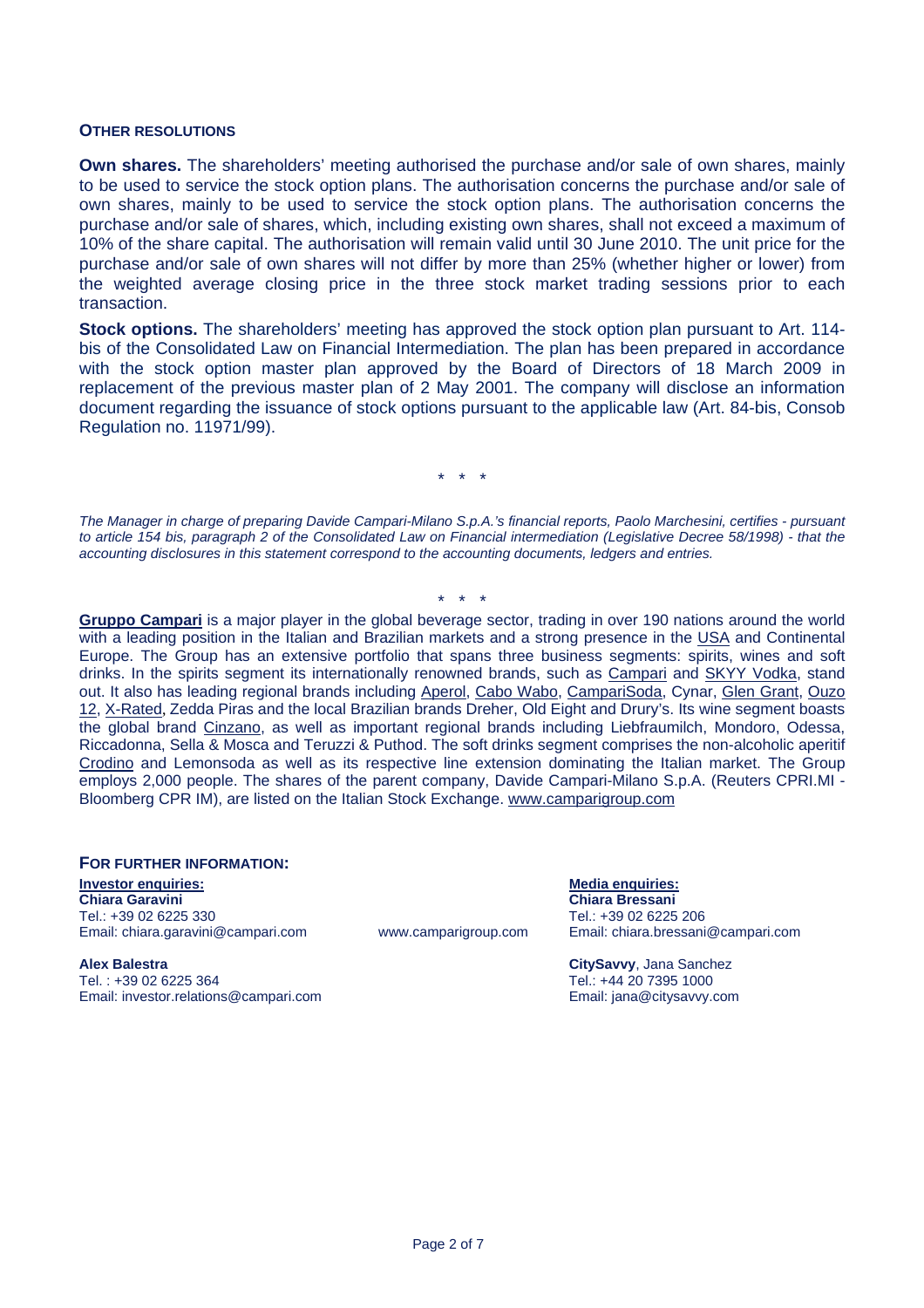## **Consolidated net revenues by geographic area**

|                   | 1 January - 31 December 2008 |        |                    | 1 January - 31 December 2007 |         |  |
|-------------------|------------------------------|--------|--------------------|------------------------------|---------|--|
|                   | $\epsilon$ million           | %      | $\epsilon$ million | $\%$                         | %       |  |
| Italy             | 387.3                        | 41.1%  | 393.2              | 41.1%                        | $-1.5%$ |  |
| Europe            | 212.9                        | 22.6%  | 197.6              | 20.6%                        | 7.8%    |  |
| Americas          | 296.5                        | 31.5%  | 322.9              | 33.7%                        | $-8.2%$ |  |
| Rest of the world |                              |        |                    |                              |         |  |
| and duty free     | 45.6                         | 4.8%   | 43.8               | 4.6%                         | 4.0%    |  |
| <b>Total</b>      | 942.3                        | 100.0% | 957.5              | 100.0%                       | $-1.6%$ |  |

|                                 |                | <b>Organic</b> | <b>External</b> | <b>Exchange rate</b> |
|---------------------------------|----------------|----------------|-----------------|----------------------|
| Breakdown of % change           | Total % change | growth         | growth          | effect               |
| Italy                           | $-1.5%$        | $-1.5%$        | $0.0\%$         | $0.0\%$              |
| Europe                          | 7.8%           | 8.3%           | $0.0\%$         | $-0.5%$              |
| Americas                        | $-8.2%$        | 4.1%           | $-8.0\%$        | $-4.3%$              |
| Rest of the world and duty free | 4.0%           | 5.1%           | $0.4\%$         | $-1.5%$              |
| <b>Total</b>                    | $-1.6%$        | 2.7%           | $-2.7%$         | $-1.6%$              |

# **Consolidated net revenues by segment**

|                |                    | 1 January - 31 December 2008 |                    | 1 January - 31 December 2007 |               |  |
|----------------|--------------------|------------------------------|--------------------|------------------------------|---------------|--|
|                | $\epsilon$ million | %                            | $\epsilon$ million | %                            | $\frac{9}{6}$ |  |
| <b>Spirits</b> | 663.9              | 70.5%                        | 687.1              | 71.8%                        | $-3.4%$       |  |
| <b>Wines</b>   | 157.6              | 16.7%                        | 151.3              | 15.8%                        | 4.1%          |  |
| Soft drinks    | 103.0              | 10.9%                        | 102.4              | 10.7%                        | 0.6%          |  |
| Other revenues | 17.8               | 1.9%                         | 16.7               | 1.7%                         | 6.6%          |  |
| <b>Total</b>   | 942.3              | 100.0%                       | 957.5              | 100.0%                       | $-1.6%$       |  |

|                       |                | <b>Organic</b> | <b>External</b> | <b>Exchange rate</b> |
|-----------------------|----------------|----------------|-----------------|----------------------|
| Breakdown of % change | Total % change | <b>arowth</b>  | growth          | effect               |
| <b>Spirits</b>        | $-3.4%$        | 2.4%           | $-3.8%$         | $-2.0%$              |
| Wines                 | 4.1%           | 4.4%           | 0.3%            | $-0.6%$              |
| Soft drinks           | 0.6%           | 0.6%           | 0.0%            | 0.0%                 |
| Other revenues        | 6.6%           | 14.2%          | $0.0\%$         | $-7.6%$              |
| <b>Total</b>          | $-1.6%$        | 2.7%           | $-2.7%$         | $-1.6%$              |

# **Contribution after A&P by segment**

| <b>Contribution after A&amp;P</b> | 2008               |               | 2007          |               | <b>Change</b> |
|-----------------------------------|--------------------|---------------|---------------|---------------|---------------|
|                                   | $\epsilon$ million | $\frac{0}{2}$ | $\frac{9}{6}$ | $\frac{9}{6}$ | $\frac{9}{6}$ |
| <b>Spirits</b>                    | 266.5              | 78.1%         | 269.7         | 79.0%         | $-1.2%$       |
| <b>Wines</b>                      | 32.8               | 9.6%          | 30.4          | 8.9%          | 8.0%          |
| Soft drinks                       | 38.4               | 11.3%         | 38.5          | 11.3%         | $-0.1%$       |
| Other                             | 3.5                | 1.0%          | 2.9           | 0.9%          | 20.2%         |
| <b>Total</b>                      | 341.2              | 100.0%        | 341.5         | 100.0%        | $-0.1%$       |

| Breakdown of % change | Total % change | <b>Organic</b><br>growth | <b>External</b><br>growth | <b>Exchange rate</b><br>effect |
|-----------------------|----------------|--------------------------|---------------------------|--------------------------------|
| <b>Spirits</b>        | $-1.2%$        | 2.3%                     | $-1.6%$                   | $-1.9%$                        |
| <b>Wines</b>          | 8.0%           | 9.2%                     | 0.6%                      | $-1.8%$                        |
| Soft drinks           | $-0.1%$        | $-0.1%$                  | ۰                         |                                |
| Other                 | 20.2%          | 34.8%                    | ۰                         | $-14.6%$                       |
| <b>Total</b>          | $-0.1%$        | 2.8%                     | $-1.2%$                   | $-1.8%$                        |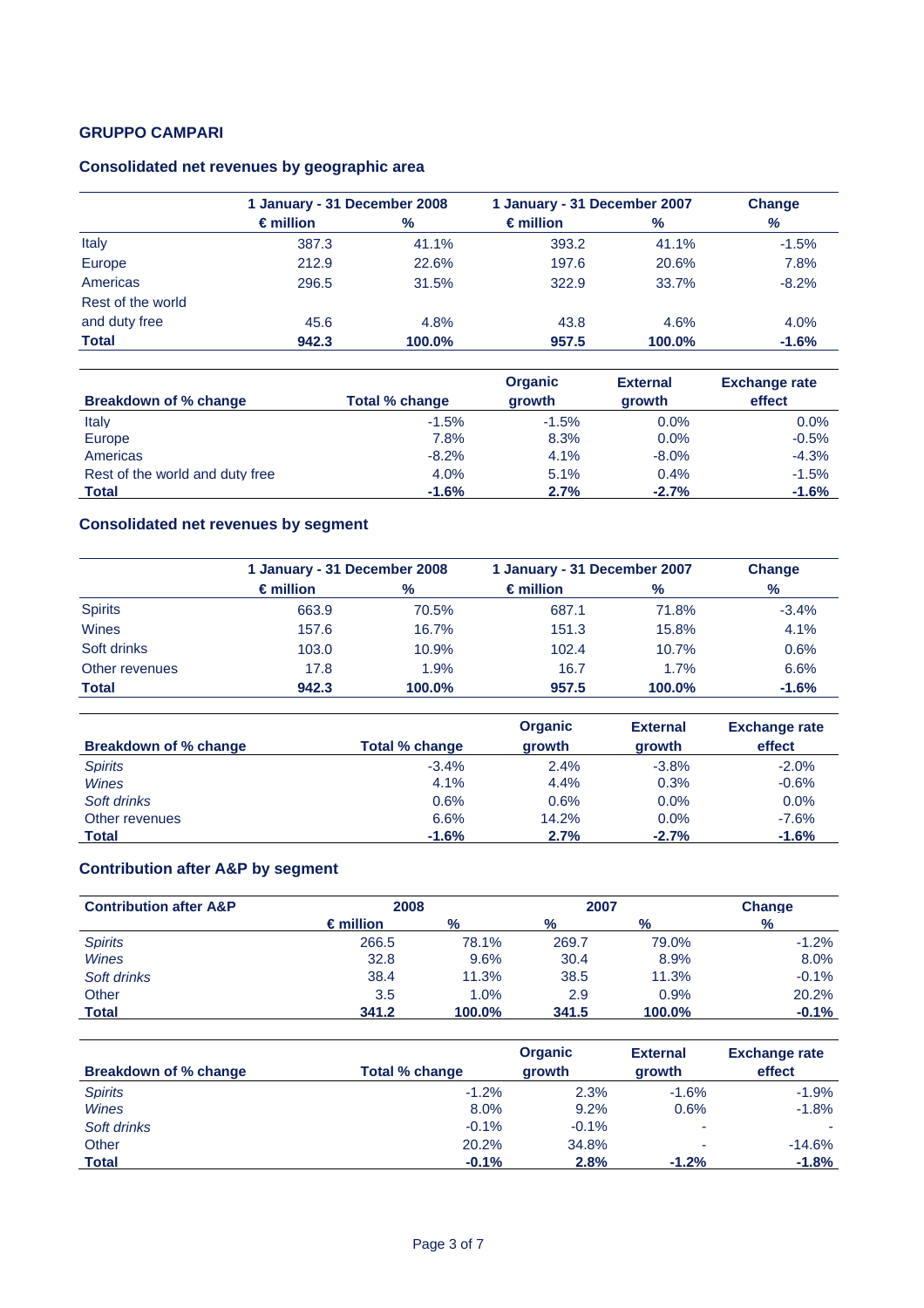#### **Consolidated income statement**

|                                         | 1 January - 31 December<br>2008 |          | 1 January - 31 December<br>2007 |          | <b>Change</b> |
|-----------------------------------------|---------------------------------|----------|---------------------------------|----------|---------------|
|                                         | $\epsilon$ million              | %        | $\epsilon$ million              | %        | %             |
| Net sales $(1)$                         | 942.3                           | 100.0%   | 957.5                           | 100.0%   | $-1.6%$       |
| Total cost of goods sold <sup>(2)</sup> | (428.2)                         | $-45.4%$ | (441.4)                         | $-46.1%$ | $-3.0%$       |
| Gross margin after distribution costs   | 514.1                           | 54.6%    | 516.2                           | 53.9%    | $-0.4%$       |
| Advertising and promotion               | (172.9)                         | $-18.3%$ | (174.6)                         | $-18.2%$ | $-1.0%$       |
| <b>Contribution after A&amp;P</b>       | 341.2                           | 36.2%    | 341.5                           | 35.7%    | $-0.1%$       |
| SG&A <sup>(3)</sup>                     | (142.2)                         | $-15.1%$ | (138.1)                         | $-14.4%$ | 3.0%          |
| <b>EBIT before one-off's</b>            | 199.0                           | 21.1%    | 203.4                           | 21.2%    | $-2.1%$       |
| One off's                               | (3.6)                           | $-0.4%$  | (2.8)                           | $-0.3%$  |               |
| <b>Operating profit = EBIT</b>          | 195.4                           | 20.7%    | 200.6                           | 20.9%    | $-2.6%$       |
| Net financial income (expenses)         | (22.2)                          | $-2.4%$  | (17.0)                          | $-1.8%$  | 30.7%         |
| Income from associates                  | 0.2                             | 0.0%     | (0.3)                           | $0.0\%$  | $-175.8%$     |
| Put option costs                        | (1.0)                           | $-0.1%$  | 0.0                             | 0.0%     |               |
| Pre-tax profit before taxes             |                                 |          |                                 |          |               |
| and minority interests                  | 172.4                           | 18.3%    | 183.3                           | 19.1%    | $-5.9%$       |
| <b>Taxes</b>                            | (45.7)                          | $-4.8%$  | (58.1)                          | $-6.1%$  | $-21.4%$      |
| <b>Net profit</b>                       | 126.7                           | 13.5%    | 125.2                           | 13.1%    | 1.2%          |
| <b>Minority interests</b>               | (0.2)                           | $-0.0%$  | (0.0)                           | $0.0\%$  |               |
| Group's net profit                      | 126.5                           | 13.4%    | 125.2                           | 13.1%    | 1.1%          |
| Depreciation and amortisation           | (19.3)                          | $-2.0%$  | (19.5)                          | $-2.0%$  | $-1.3%$       |
| <b>EBITDA before one-off's</b>          | 218.3                           | 23.2%    | 223.0                           | 23.3%    | $-2.1%$       |
| <b>EBITDA</b>                           | 214.7                           | 22.8%    | 220.1                           | 23.0%    | $-2.5%$       |

(1) Net of discounts and excise duties.

(2) Includes cost of materials. production costs and distribution expenses.

(3) Includes G&A, other operating income/expenses and selling expenses.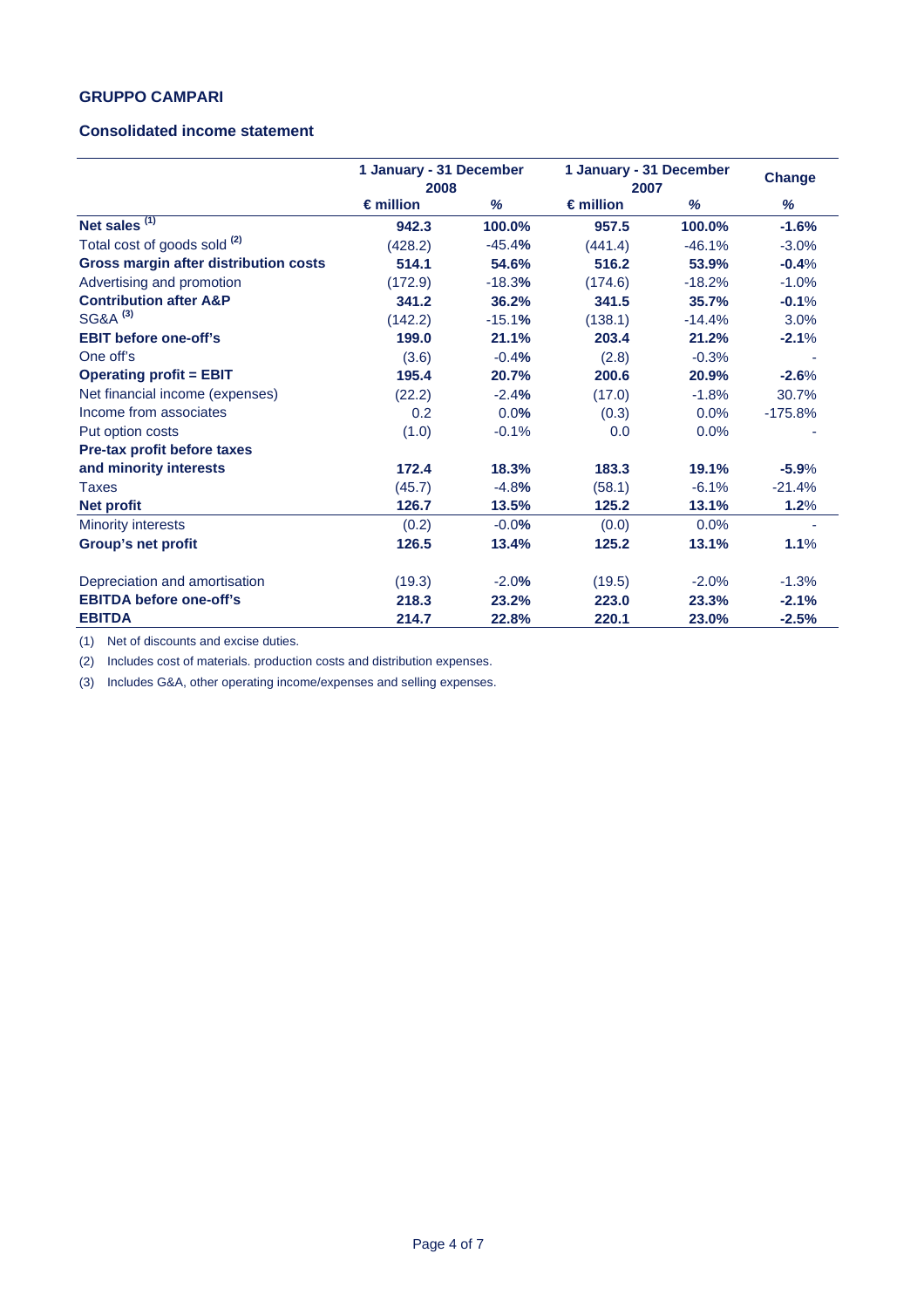#### **Consolidated balance sheet**

|                                             | 31 December 2008<br>€million | 31 December 2007<br>$\epsilon$ million |
|---------------------------------------------|------------------------------|----------------------------------------|
| <b>ASSETS</b>                               |                              |                                        |
| <b>Non-current assets</b>                   |                              |                                        |
| Net tangible fixed assets                   | 176.5                        | 155.4                                  |
| <b>Biological assets</b>                    | 18.0                         | 15.9                                   |
| Property                                    | 0.7                          | 4.0                                    |
| Goodwill and trademarks                     | 920.3                        | 812.2                                  |
| Intangible assets                           | 5.1                          | 5.1                                    |
| Interests in associates                     | 1.1                          | 0.6                                    |
| Pre-paid taxes                              | 14.4                         | 15.9                                   |
| Other non-current assets                    | 7.5                          | 10.1                                   |
| <b>Total non-current assets</b>             | 1,143.5                      | 1,019.1                                |
| <b>Current assets</b>                       |                              |                                        |
| Inventories                                 | 165.7                        | 166.9                                  |
| Trade receivables                           | 272.1                        | 280.0                                  |
| <b>Financial receivables</b>                | 4.1                          | 2.9                                    |
| Cash and cash equivalents                   | 172.6                        | 199.8                                  |
| Other receivables                           | 32.4                         | 37.1                                   |
| <b>Total current assets</b>                 | 646.9                        | 686.7                                  |
| Non-current assets for sale                 | 12.7                         | 2.5                                    |
| <b>Total assets</b>                         | 1,803.1                      | 1,708.3                                |
| <b>LIABILITIES AND SHAREHOLDERS' EQUITY</b> |                              |                                        |
| <b>Shareholders' equity</b>                 |                              |                                        |
| Share capital                               | 29.0                         | 29.0                                   |
| <b>Reserves</b>                             | 923.8                        | 847.6                                  |
| Group's shareholders' equity                | 952.9                        | 876.6                                  |
| <b>Minority interests</b>                   | 2.1                          | 1.9                                    |
| <b>Total shareholders' equity</b>           | 955.0                        | 878.6                                  |
| <b>Non-current liabilities</b>              |                              |                                        |
| <b>Bonds</b>                                | 316.9                        | 287.7                                  |
| Other non-current financial payables        | 56.7                         | 72.6                                   |
| Staff severance funds                       | 10.7                         | 11.7                                   |
| <b>Risks funds</b>                          | 9.0                          | 11.0                                   |
| Deferred tax                                | 69.5                         | 60.7                                   |
| <b>Total non-current liabilities</b>        | 462.7                        | 443.6                                  |
| <b>Current liabilities</b>                  |                              |                                        |
| <b>Banks loan</b>                           | 107.5                        | 114.4                                  |
| Other financial payables                    | 25.8                         | 21.2                                   |
| Trade payables                              | 152.1                        | 156.6                                  |
| Payables for taxes                          | 59.3                         | 54.6                                   |
| Other current liabilities                   | 40.7                         | 39.4                                   |
| <b>Total current liabilities</b>            | 385.4                        | 386.1                                  |
| Total liabilities and shareholders' equity  | 1,803.1                      | 1,708.3                                |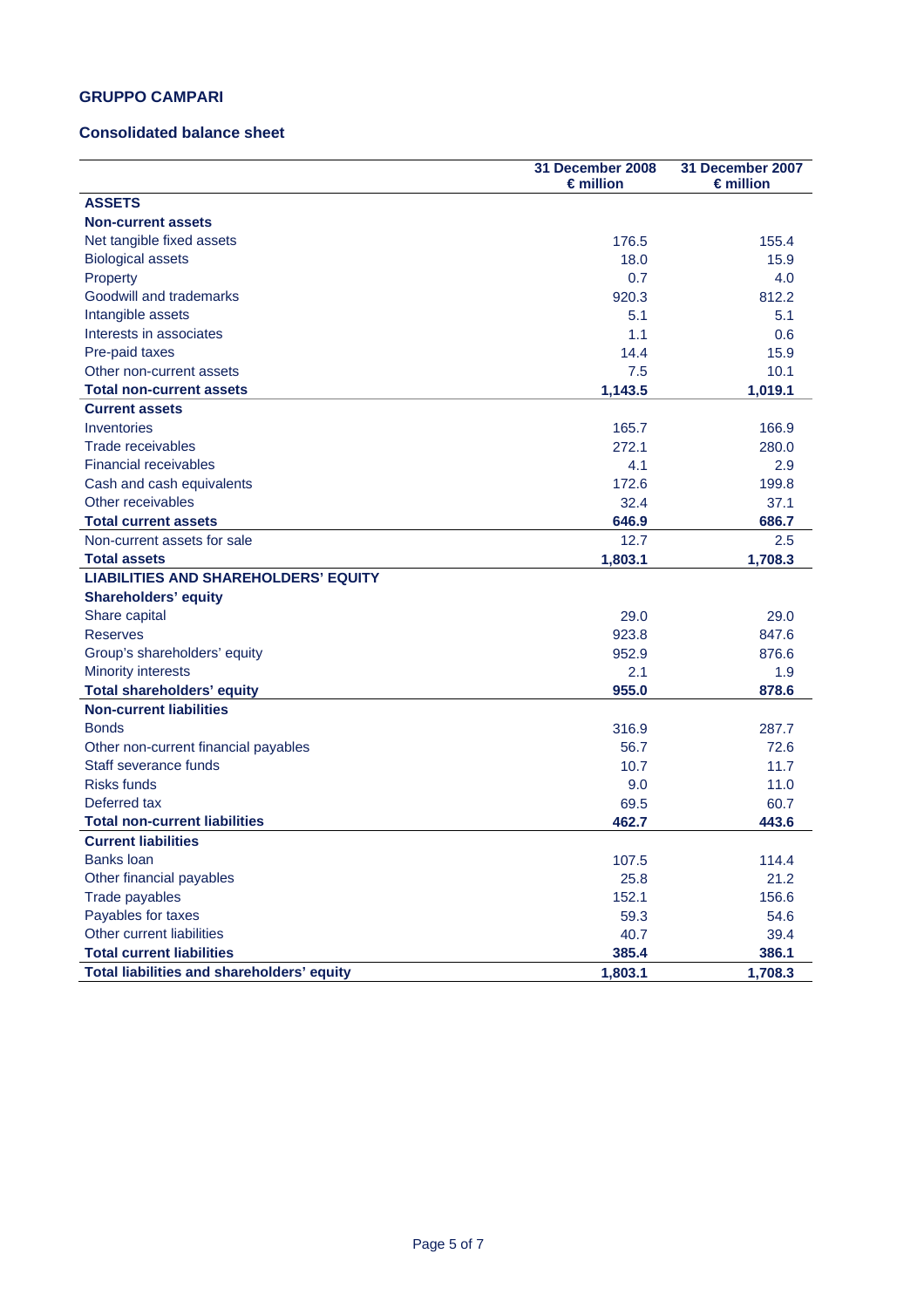### **Consolidated cash flow statement**

|                                                                  | 31 December 2008<br>$\epsilon$ million | 31 December 2007<br>$\epsilon$ million |
|------------------------------------------------------------------|----------------------------------------|----------------------------------------|
| <b>EBIT</b>                                                      | 195.4                                  | 200.6                                  |
| Amortisation and depreciation                                    | 19.3                                   | 19.5                                   |
| Other changes in non-cash items                                  | (10.8)                                 | (1.4)                                  |
| Change in non financial assets and payables                      | 6.6                                    | 20.0                                   |
| Taxes on income paid                                             | (38.2)                                 | (39.5)                                 |
| <b>Cash flow from operating activities</b>                       |                                        |                                        |
| before change in operating working capital                       | 172.4                                  | 199.2                                  |
| Net change in operating working capital                          | (0.9)                                  | (29.3)                                 |
| <b>Cash flow from operating activities</b>                       | 171.5                                  | 169.9                                  |
| Net interest paid                                                | (15.9)                                 | (15.7)                                 |
| <b>Cash flow from investing activities</b>                       | (32.6)                                 | (28.9)                                 |
| Free cash flow                                                   | 123.0                                  | 125.3                                  |
| <b>Acquisitions</b>                                              | (86.6)                                 | (29.3)                                 |
| Other changes                                                    | (5.9)                                  | 3.0                                    |
| Dividends paid                                                   | (31.8)                                 | (29.0)                                 |
| <b>Cash flow from other activities</b>                           | (124.3)                                | (55.4)                                 |
| Exchange rate differences and other movements                    | (10.3)                                 | 21.5                                   |
| Net increase (decrease) in net financial position as a result of |                                        |                                        |
| operating activities                                             | (11.6)                                 | 91.4                                   |
| Future exercise for put options and payment of earn outs         | (26.6)                                 |                                        |
| Net increase (decrease) in net financial position                | (38.1)                                 | 91.4                                   |
| Net financial position at start of period                        | (288.1)                                | (379.5)                                |
| Net financial position at end of period                          | (326.2)                                | (288.1)                                |